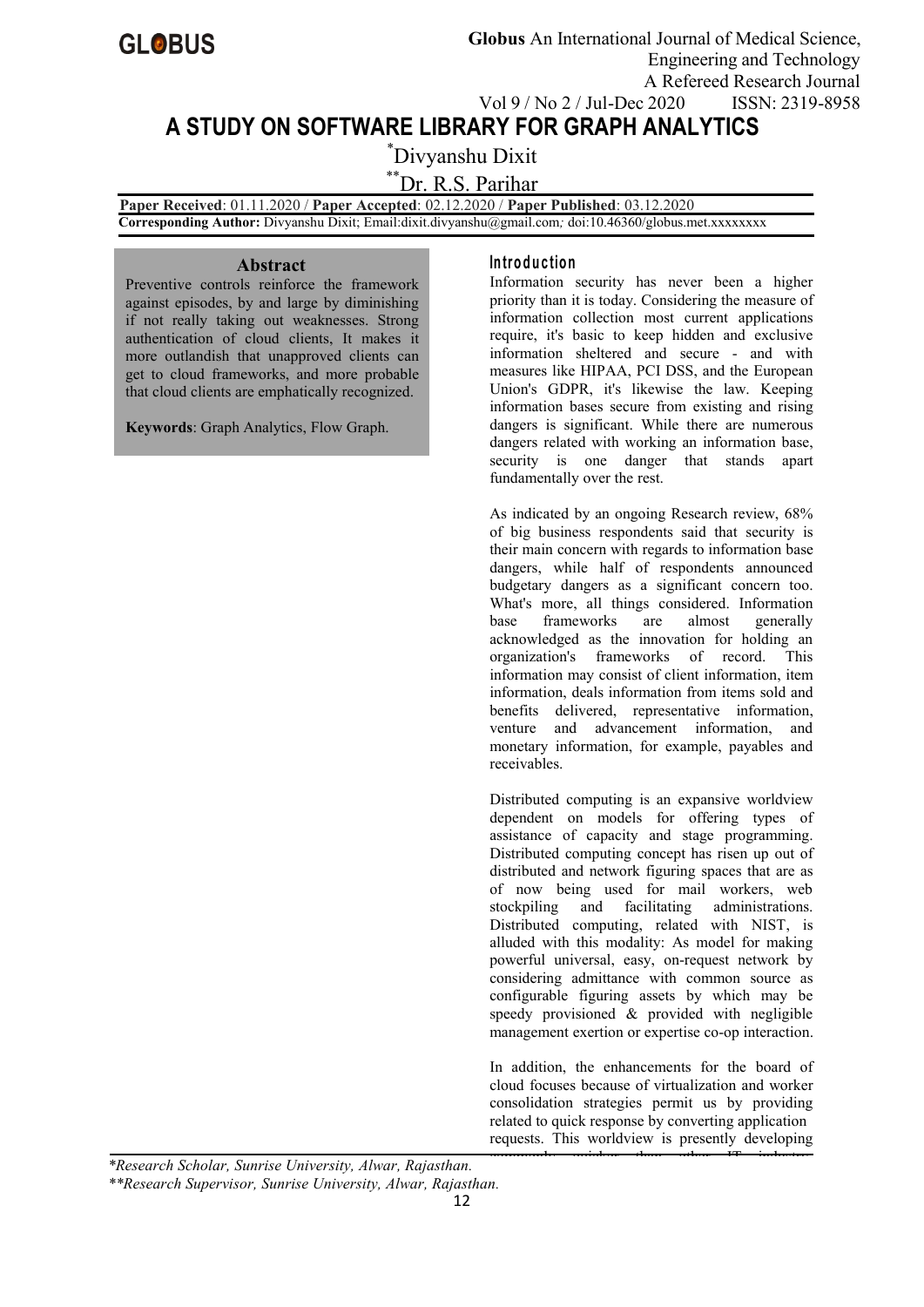assets beyond portable figuring abilities by getting to cloud workers can prompt vulnerability and postponements in response times because of unconventionality in network process by Internet. As, the few applications can't anticipate accepting the determined outcomes from offloading related to source. From these motivation related to viewpoints that is not covered for this type of issues, principle aim related to work consists by consideration of exploration design structures that can expand the versatility and adaptability of offloading the application outstanding task at hand.

#### **R e v iew o f L ite ra tu re**

Rafiqul Zaman Khan (2014) Work basis is appealing as a dynamic scheduling calculation since it tends to be demonstrated to be ideal under conceivable conditions and in light of the fact that it concedes deduction of bounding esteems for significant issue parameters. This investigation, while it is at last trial, depends on hypothetical models of the variations of work stealing which we use. We depict a few strategies for burden conveyance dependent on basic (non-ideal) however conceivable diagram partitioning and examine the impact of combining these techniques<br>with work-stealing. We demonstrate that with work-stealing. We demonstrate that integration of work-stealing with burden conveyance improves execution, and that by combining work-stealing with a heap appropriation calculation which uses information on information area in the diagram, we get the best execution improvement.

M. Kim, (2012) This paper tends to the issue of essentialness the chiefs of mixed applications. As heuristic, it was past the domain of creative mind to 60 hope to ensure that our results incorporate the base imperativeness use. Subsequently, we in like manner give an assessment a distinct procedure, for instance, constraint programming. We study undertaking dividing respects to crowd mechanical innovation. Task partitioning is the deterioration of a task into subtasks that can be dealt with by different authorities. We revolve around the case where a task is distributed a course of action of subtasks that must be executed in a particular solicitation. This deduces the subtasks must interface with each other, and that the yield of a subtask is used as commitment for the subtask that seeks after.

## **C o n tro l F low G rap hs**

The control stream in a capacity written in a programming dialect can be demonstrated by a coordinated graph called control stream graph, which contains one hub for every announcement in the capacity and edges that speak to the control stream between proclamations. We include a passage hub and a leave hub as remarkable section and leave purposes of the capacity. At the point when a capacity is called inside a capacity, the control stream additionally leaves the capacity and enters it again after the execution of the called capacity.

The creators contend that an inclusion that subsumes another inclusion improves results concerning the recognition of issues and present a connection called "legitimately covers" with which they demonstrate that choice inclusion is weaker than condition based and information stream situated inclusions.White models the structure of projects with control stream graphs so as to examine distinctive parts of testing. Program change methods likewise utilize control stream graphs to speak to the program structure, for instance, as appeared by Hierons et al.with the expect to apply mechanized test information age to changed unstructured projects. A way to deal with produce test information that utilizes control stream graphs to depict all ways that lead from the passage hub to the branch which ought to be tried is appeared in. Bertolino and Marre propose a calculation to create way covers for branch testing which depends on ddgraphs that decrease graphs to D-hubs and intersection hubs and the ways between them. The contrast among ddgraphs and our choice graphs is the consideration of the intersection hubs in ddgraphs.

Another chief use of control stream graphs is control stream investigation in compiler development and enhancement. Aho et al. utilize control graphs to speak to halfway code as three location explanations for code age amid the arrangement of projects. These announcements have the shape x y operation z or are unlimited go to-explanations go to name or contingent go to proclamations if condition go to mark. A restrictive go to is treated as one explanation. Hubs speak to fundamental squares of successive proclamations, which can be entered just by the principal explanation in the square and left by the last articulation. Section and leave hubs are independent hubs and not part of squares. Ferrante et al. get program reliance graphs from control stream graphs that depict the information and control conditions in the program and utilize them for change and improvement.

### $C$  **onclusion**

Scientific software is broadly utilized in science and building fields. Such software assumes an imperative job in basic leadership in fields, for example, the atomic business, prescription and the military. For instance, in atomic weapons reproductions, code is utilized to decide the effect of alterations, since these weapons can't be field tried. Atmosphere models make atmosphere